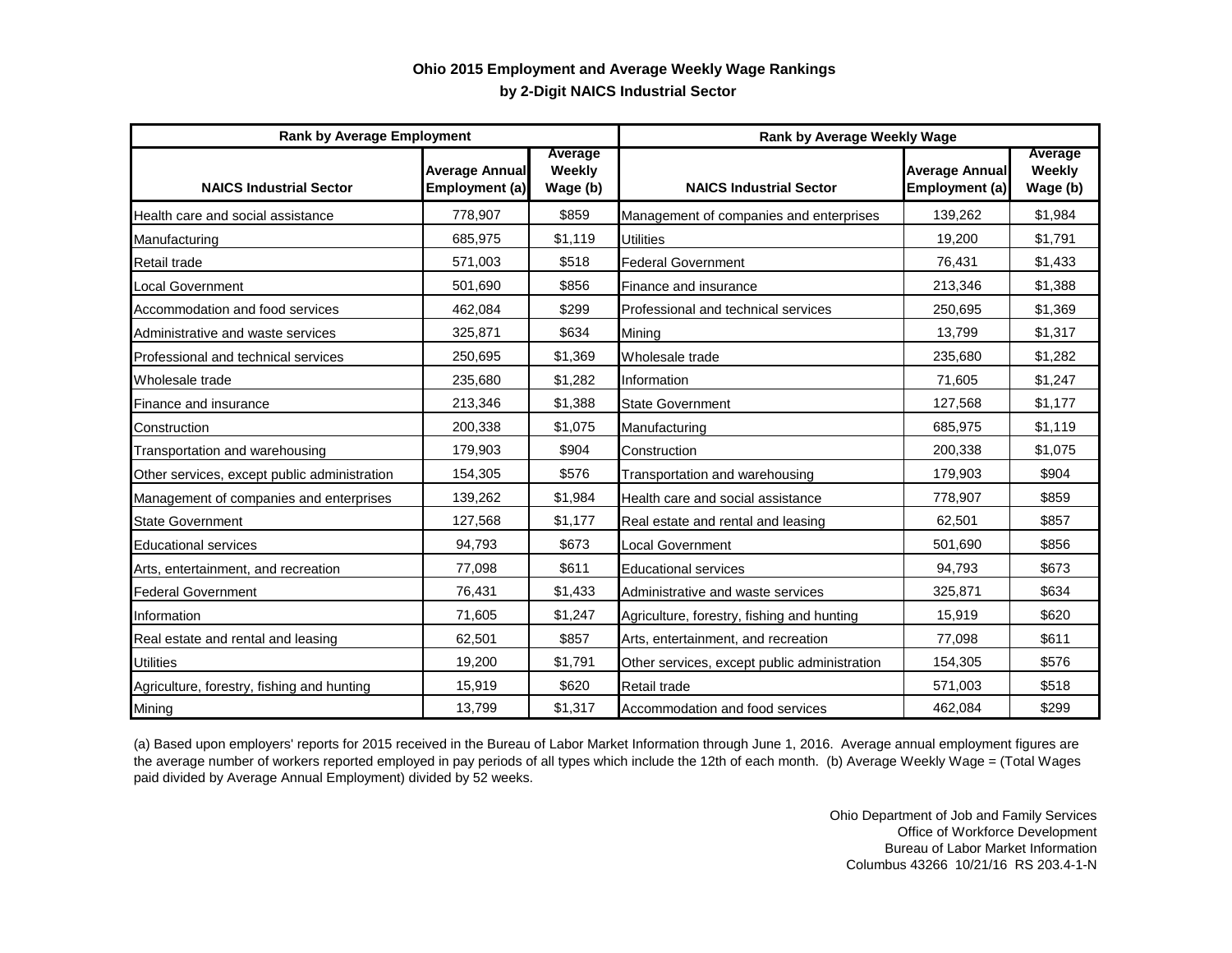## **Ohio 2015 Employment and Average Weekly Wage Rankings Top 45 Industries Ranked by Employment (3-Digit NAICS Codes)**

| <b>NAICS</b><br>Code | <b>Industry Title</b>                        | <b>Average Annual</b><br>Employment (a) | <b>Average Weekly</b><br>Wage (b) |
|----------------------|----------------------------------------------|-----------------------------------------|-----------------------------------|
| 722                  | Food services and drinking places            | 425,955                                 | \$291                             |
| 561                  | Administrative and support services          | 310,245                                 | \$613                             |
| 621                  | Ambulatory health care services              | 261,574                                 | \$1,067                           |
| 541                  | Professional and technical services          | 250,695                                 | \$1,369                           |
| 622                  | Hospitals                                    | 246,855                                 | \$1,048                           |
| 623                  | Nursing and residential care facilities      | 168,519                                 | \$507                             |
| 551                  | Management of companies and enterprises      | 139,262                                 | \$1,984                           |
| 423                  | Merchant wholesalers, durable goods          | 129,459                                 | \$1,228                           |
| 238                  | Specialty trade contractors                  | 129,162                                 | \$998                             |
| 336                  | Transportation equipment manufacturing       | 123,121                                 | \$1,266                           |
| 452                  | General merchandise stores                   | 117,242                                 | \$392                             |
| 445                  | Food and beverage stores                     | 105,436                                 | \$405                             |
| 524                  | Insurance carriers and related activities    | 104,109                                 | \$1,381                           |
| 332                  | Fabricated metal product manufacturing       | 103,205                                 | \$1,031                           |
| 624                  | Social assistance                            | 101,960                                 | \$448                             |
| 611                  | <b>Educational services</b>                  | 94,793                                  | \$673                             |
| 522                  | Credit intermediation and related activities | 90,369                                  | \$1,137                           |
| 333                  | Machinery manufacturing                      | 78,853                                  | \$1,167                           |
| 441                  | Motor vehicle and parts dealers              | 77,783                                  | \$830                             |
| 484                  | Truck transportation                         | 70,772                                  | \$929                             |
| 424                  | Merchant wholesalers, nondurable goods       | 67,556                                  | \$1,174                           |
| 311                  | Food manufacturing                           | 58,326                                  | \$958                             |
| 326                  | Plastics and rubber products manufacturing   | 55,955                                  | \$955                             |
| 713                  | Amusements, gambling, and recreation         | 55,294                                  | \$365                             |
| 812                  | Personal and laundry services                | 55,177                                  | \$454                             |
| 444                  | Building material and garden supply stores   | 49,361                                  | \$580                             |
| 813                  | Membership associations and organizations    | 47,650                                  | \$531                             |
| 811                  | Repair and maintenance                       | 45,756                                  | \$781                             |
| 493                  | Warehousing and storage                      | 44,210                                  | \$798                             |
| 325                  | Chemical manufacturing                       | 43,667                                  | \$1,551                           |
| 236                  | Construction of buildings                    | 43,650                                  | \$1,080                           |
| 531                  | Real estate                                  | 43,390                                  | \$868                             |
| 448                  | Clothing and clothing accessories stores     | 39,356                                  | \$379                             |
| 331                  | Primary metal manufacturing                  | 38,685                                  | \$1,231                           |
| 425                  | Electronic markets and agents and brokers    | 38,666                                  | \$1,650                           |
| 447                  | Gasoline stations                            | 37,070                                  | \$370                             |
| 446                  | Health and personal care stores              | 36,207                                  | \$664                             |
| 721                  | Accommodation                                | 36,130                                  | \$397                             |
| 453                  | Miscellaneous store retailers                | 29,855                                  | \$404                             |
| 335                  | Electrical equipment and appliance mfg.      | 28,164                                  | \$1,140                           |
| 237                  | Heavy and civil engineering construction     | 27,525                                  | \$1,424                           |
| 454                  | Nonstore retailers                           | 27,049                                  | \$776                             |
| 327                  | Nonmetallic mineral product manufacturing    | 25,358                                  | \$1,060                           |
| 517                  | Telecommunications                           | 24,322                                  | \$1,319                           |
| 511                  | Publishing industries (except internet)      | 23,222                                  | \$1,317                           |

(a) Based upon employers' reports for 2015 received in the Bureau of Labor Market Information through June 1, 2016. Average annual employment figures are the average number of workers reported employed in pay periods of all types which include the 12th of each month. (b) Average Weekly Wage = (Total Wages paid divided by Average Annual Employment) divided by 52 weeks.

> Ohio Department of Job and Family Services Office of Workforce Development Bureau of Labor Market Information Columbus 43266 10/21/16 RS 203.4-2-N